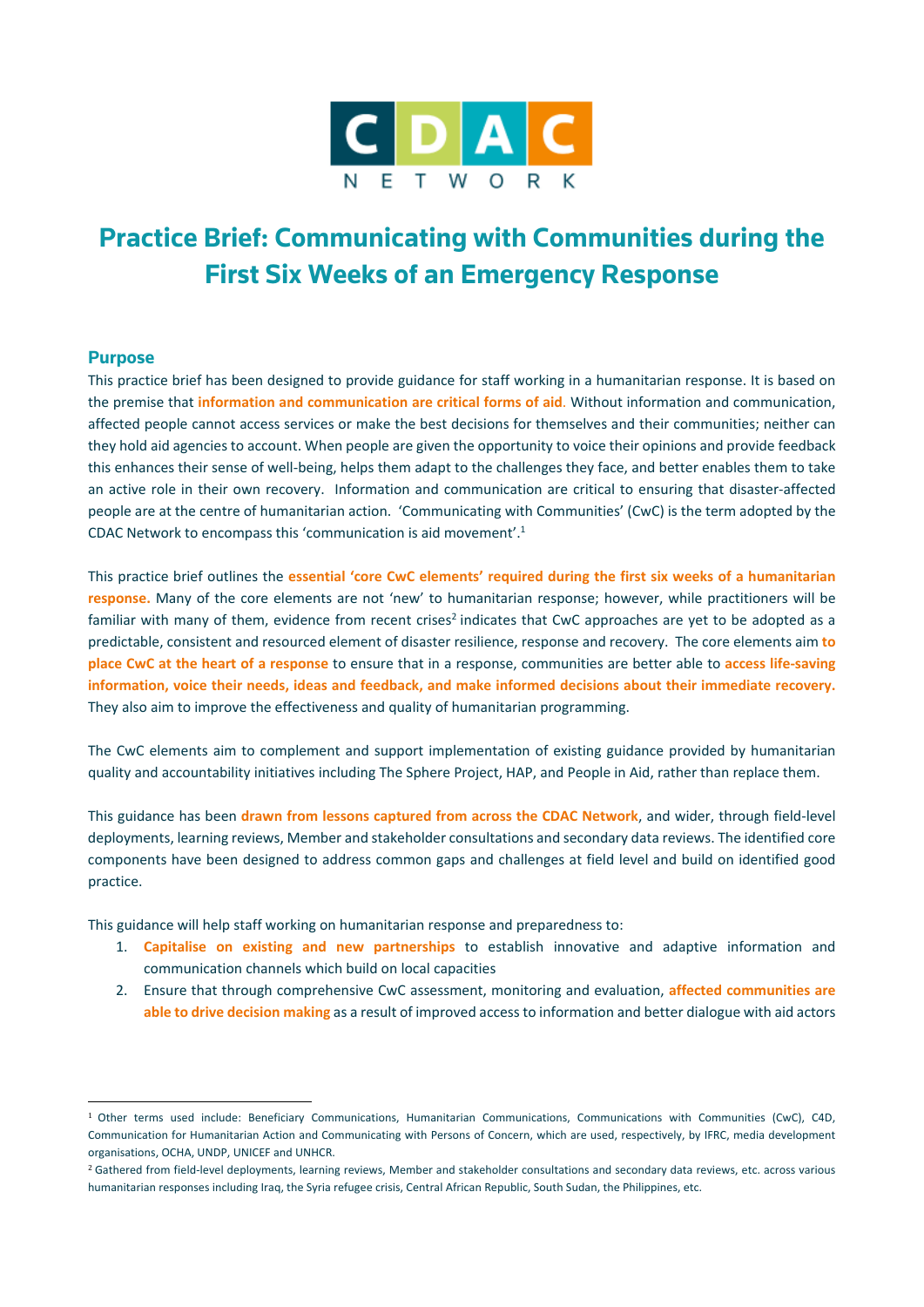- 3. Enable stronger communication within affected groups and between affected groups and other stakeholders through **coordinated action and common services3**
- 4. **Draw on sector‐wide expertise** to support effective CwC approaches which are able to respond to a range of complex humanitarian needs
- 5. Promote the significant role CwC playsin **improving humanitarian effectiveness**to ensure that allstakeholders commit to integrating it into the response planning and resourcing.

## **Guiding principles of CwC approaches**

CwC encompasses a range of approaches and engages a variety of diverse stakeholders including humanitarian and media development organisations and technology providers. Collaboration and partnership underpins the way CwC actors work together to respond to the challenges facing humanitarian action. Whilst individual action may vary significantly from actor to actor, **all stakeholders share a common set of guiding principles which help shape their collective response**:

- Establish communities' needs to develop innovative, context‐appropriate, approaches which are adopted to increase the quality and scope of the response
- Promote representative community engagement throughout the response to ensure that crisis-affected people are equal partners in, and agents of, their own recovery
- Ensure that the voices of communities including the marginalised and vulnerable are identified and amplified through consultation and dialogue
- Identify and build upon local capacities, to ensure that existing information and communication channels are complemented, promoting community recovery and resilience
- Forge partnerships to improve the quality and effectiveness of a response through the pooling of resources and experiences
- Generate evidence and learning to inform future programming, preparedness and response.

The core CwC elements described in this document will support practitioners to adopt and promote these principles, ensuring that **communities are well informed and actively communicating with those responding to the crisis.**

## **How to use this practice brief**

 

The primary target audience for this guidance is **field practitioners responding to or preparing for humanitarian emergencies** that result from conflict or natural hazards. The guidance can also assist decision makers in their strategy development, planning and resource allocation. Donors can also use this to hold humanitarian actors accountable by ensuring that the core CwC elements are actioned; this will help donors identify the steps actors have taken to strengthen community engagement, promote transparency and establish feedback loops.

It can be used at project, programme and coordination level as:

- A **preparedness or response planning tool**, informing key activities, processes and resourcing
- A **progress monitoring tool**, used periodically throughout the response to identify change and inform further planning and decision making
- A **real‐time analysis tool**, to identify CwC needs and good practice
- An **evaluation tool**, to support after action and evaluative processes and generate learning.

<sup>&</sup>lt;sup>3</sup> i.e. a service such as an inter-agency needs assessment, humanitarian liaison staff or complaints mechanism that serves the humanitarian response as a whole , rather than an agency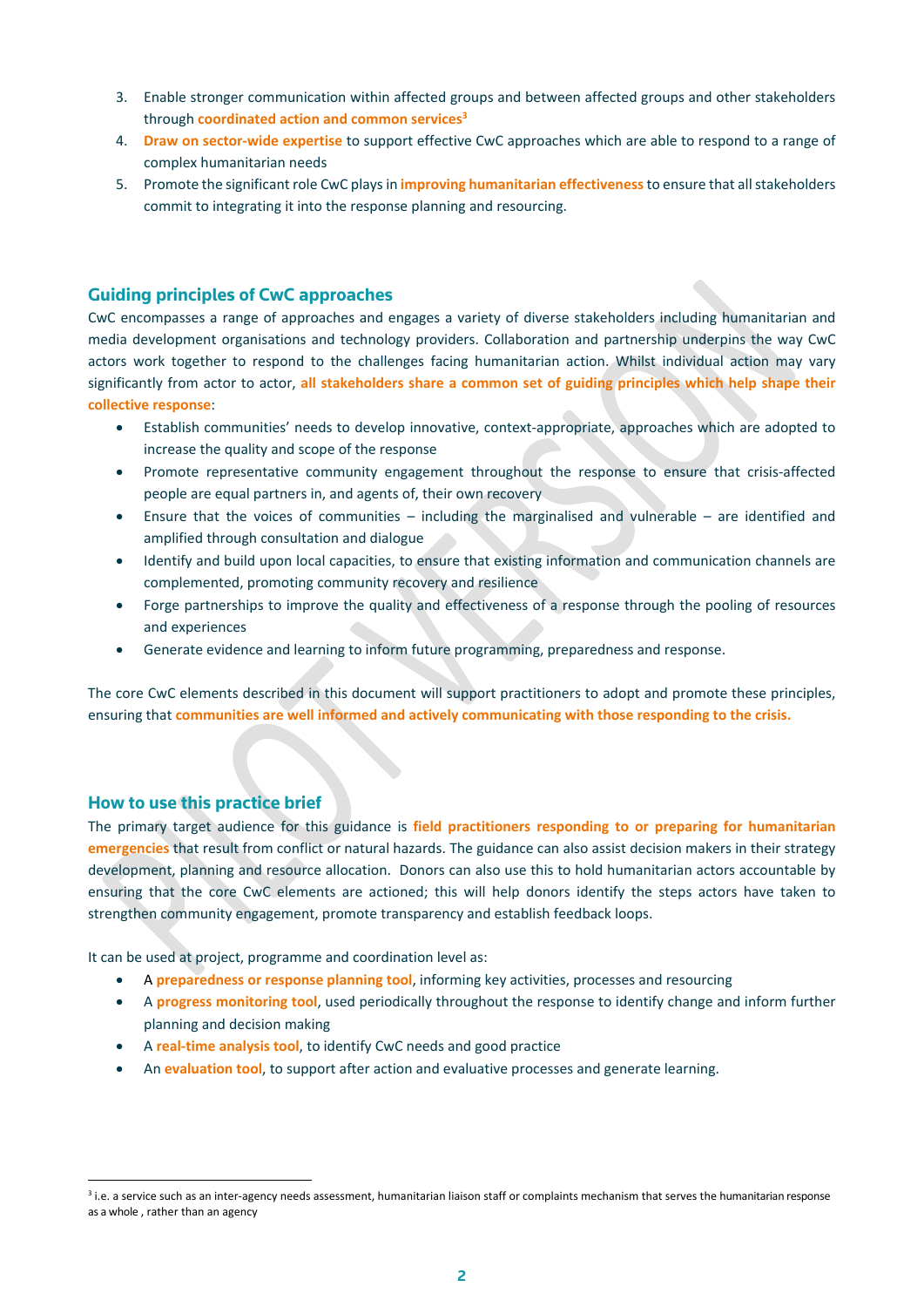## **The phases of a response**

This practice brief details the core elements during the initial period of an emergency response; for the purposes of this document, this has been defined as the **first six weeks**, although this will vary between contexts. Every emergency is different; for example, slow‐onset disasters may allow more time for assessment. The phases below align with the ACAPS<sup>4</sup> and CDAC Network's Guidance on Assessing Information and Communication Needs<sup>5</sup> and aim to the support time‐bound deliverables/outputs detailed for 'sudden onset emergencies' in the Humanitarian Programming Cycle  $( {\sf HPC})^6.$ 



#### **Supporting CwC activities in a response – key work streams**

The core CwC elements have been categorised into five inter-related work streams - each working towards a specific objective. Organisations and individuals may be engaged in one, all, or some of the work streams depending on their organisational background and the context. Jointly, all work streams, and all CwC actors, **are working towards the common aim of embedding CwC approaches into the humanitarian response.** 

The **key work streams** are:

- **Speaking with and listening to communities** to ensure that communities are better able to access life‐saving information, voice their needs, ideas and feedback.
- **Assessment and evaluation –** to ensure that through comprehensive CwC assessment, monitoring and evaluation affected communities are able to drive decision making
- **•** Technical Support to draw on sector-wide expertise to support effective CwC approaches
- **Coordination of CwC –** to enable stronger communication through coordinated action and common services
- **Advocacy and representation –** to promote the role CwC plays and ensure that all stakeholders commit to integrating it into the response planning and resourcing

## **Core CwC elements**

The core CwC elements for each phase of the response have been developed to help practitioners put the guiding principles of CwC into practice at field level. They are outlined in the table below and expanded in the section that follows. These elements are generic and will need to be contextualised to the response. Where possible practical examples and recommendations have been made in the core elements guidance section below.

 <sup>4</sup> The Assessment Capacities Project

<sup>5</sup> http://bit.ly/1tUN5Qz

<sup>&</sup>lt;sup>6</sup> The humanitarian programme cycle (HPC) is a coordinated series of actions undertaken to help prepare for, manage and deliver humanitarian response. This approach, agreed by IASC Principals as part of the Transformative Agenda, is based on innovations that have become good practice in the field.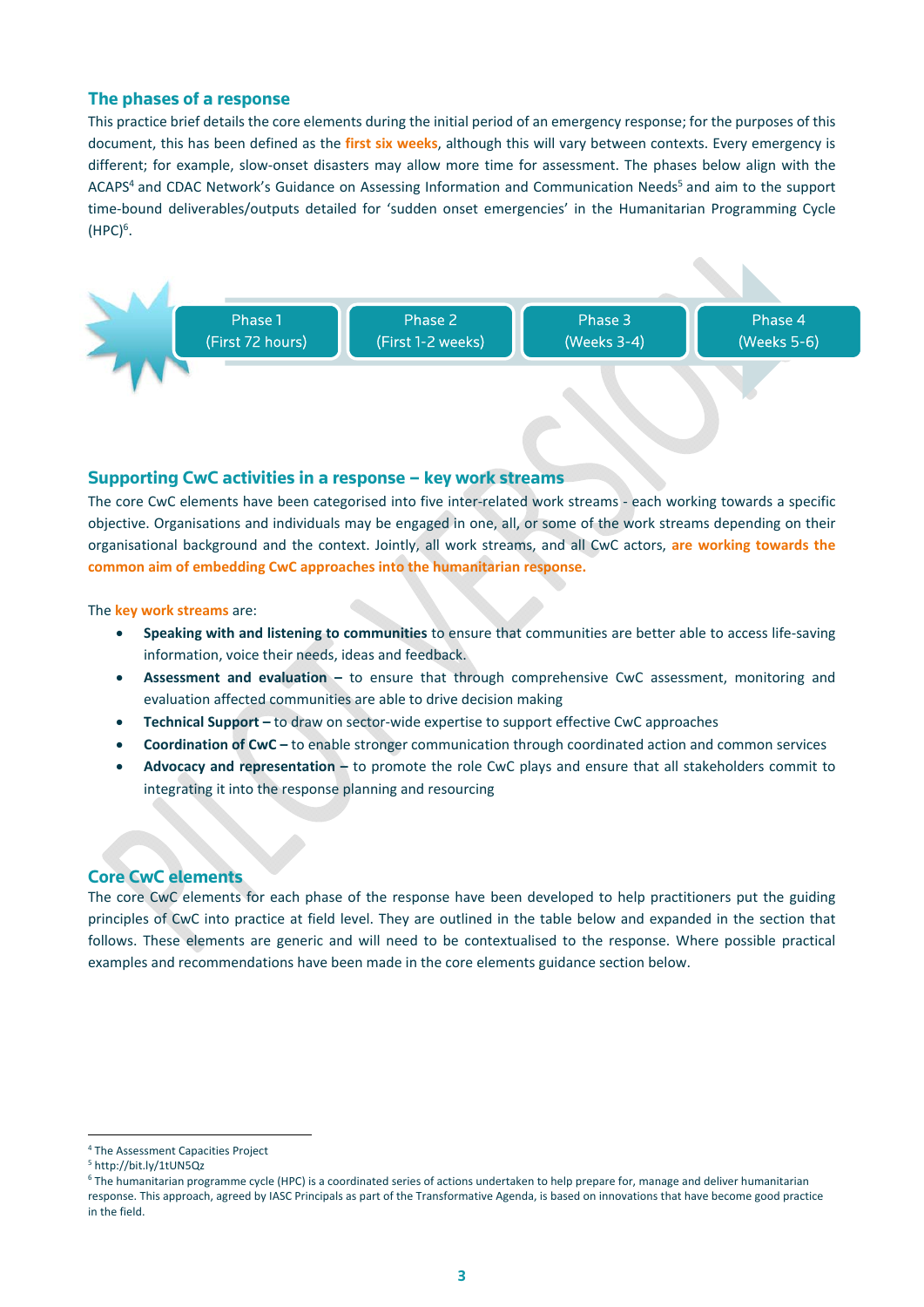| The core elements for communicating with communities during the first<br>six weeks of a humanitarian response |                                                                                                                                          |                                                                                                                             |                                                                                                       |                                                                                                                  |
|---------------------------------------------------------------------------------------------------------------|------------------------------------------------------------------------------------------------------------------------------------------|-----------------------------------------------------------------------------------------------------------------------------|-------------------------------------------------------------------------------------------------------|------------------------------------------------------------------------------------------------------------------|
|                                                                                                               | <b>Phase 1:</b><br><b>First 72 hours</b>                                                                                                 | <b>Phase 2:</b><br><b>First 1-2 weeks</b>                                                                                   | Phase 3:<br><b>Weeks 3-4</b>                                                                          | <b>Phase 4:</b><br><b>Weeks 5-6</b>                                                                              |
| Speaking with and<br>communities<br>listening to                                                              | Rapidly (re)establish<br>information and<br>communication channels                                                                       | Strengthen multiple<br>channels for dialogue with<br>communities                                                            | Establish (or strengthen)<br>partnerships with local ICT<br>providers and local media                 | Ensure information and<br>communication channels<br>are maintained                                               |
|                                                                                                               | Disseminate relevant<br>lifesaving information<br>through existing channels                                                              | Work with local media to<br>ensure the transmission of<br>reliable, timely and useful<br>information                        | Support/establish 'safe<br>spaces for dialogue'                                                       | Engage and strengthen<br>local 'new' communication<br>initiatives and actors                                     |
|                                                                                                               |                                                                                                                                          | Establish common service<br>mechanisms for community<br>feedback                                                            | Establish a common service<br>complaints handling<br>mechanism                                        |                                                                                                                  |
| Assessment and evaluation                                                                                     | Conduct a rapid assessment<br>of the existing (remaining)<br>information and<br>communication eco-system                                 | Conduct a mapping of<br>Government and local<br>agencies capacity re: CwC                                                   | Conduct ongoing<br>community consultations<br>regarding information and<br>communication channels     | Conduct a real-time review<br>of CwC activities                                                                  |
|                                                                                                               | Conduct a secondary data<br>review to gain a better<br>understanding of the pre-<br>existing information and<br>communication eco-system | Comprehensive multi-<br>stakeholder information<br>and communications needs<br>assessment                                   | Establish a system to<br>monitor the 'local narrative'<br>concerning the<br>humanitarian response     |                                                                                                                  |
|                                                                                                               | Ensure that key CwC<br>questions are integrated<br>into multi-sector inter-<br>agency assessments                                        | Document CwC challenges,<br>successes lessons learnt                                                                        |                                                                                                       |                                                                                                                  |
|                                                                                                               | Ensure that CwC learning<br>informs planning and<br>response                                                                             |                                                                                                                             |                                                                                                       |                                                                                                                  |
| <b>Technical</b><br>Support                                                                                   | Map existing preparedness<br>materials and draw on<br>resources for<br>appropriate/prepared<br>messages                                  | Develop context specific<br>and effectively targeted<br>common messages for<br>sector specific and cross-<br>cutting issues | Conduct training on CwC<br>with relevant stakeholders                                                 | Continue identifying<br>opportunities for 'profile<br>raising' and training on CwC<br>with relevant stakeholders |
| Coordination of CwC                                                                                           | Circulate 4Ws for CwC                                                                                                                    | Establish a 'scope of work'<br>for CwC 'platform'                                                                           | Continue to actively<br>support coordination<br>mechanisms                                            | Review (and if appropriate<br>adapt) the CwC strategy                                                            |
|                                                                                                               | Conduct a mapping of CwC<br>focal points/agencies                                                                                        | Develop a common CwC<br>strategy including costs                                                                            |                                                                                                       |                                                                                                                  |
|                                                                                                               | Establish a common CwC<br>'platform'                                                                                                     | Link with cross-cutting<br>initiatives, relevant working<br>groups and clusters                                             |                                                                                                       |                                                                                                                  |
|                                                                                                               | Map intra/inter agency<br>information 'referral'<br>pathways                                                                             |                                                                                                                             |                                                                                                       |                                                                                                                  |
| representation<br>Advocacy and                                                                                | Ensure CwC is represented<br>at coordination meetings                                                                                    | Ensure CwC is represented<br>in sector planning and<br>budgeting                                                            | Ensure that community<br>voices are listened to at<br>sector level, and used to<br>inform programming | Ensure that community<br>complaints are listened to<br>at sector level and<br>appropriately responded to         |
|                                                                                                               | Advocate for the<br>importance of access to<br>information beyond<br>humanitarian agency work                                            | Link CwC approaches with<br>other cross-cutting<br>initiatives to establish<br>common themes/advocacy<br>messages           |                                                                                                       |                                                                                                                  |
|                                                                                                               | Identify CwC funding<br>opportunities/ mechanisms                                                                                        |                                                                                                                             |                                                                                                       |                                                                                                                  |
|                                                                                                               | Liaison with global level<br>regarding advocacy asks                                                                                     |                                                                                                                             |                                                                                                       |                                                                                                                  |

 $\mathsf{r}$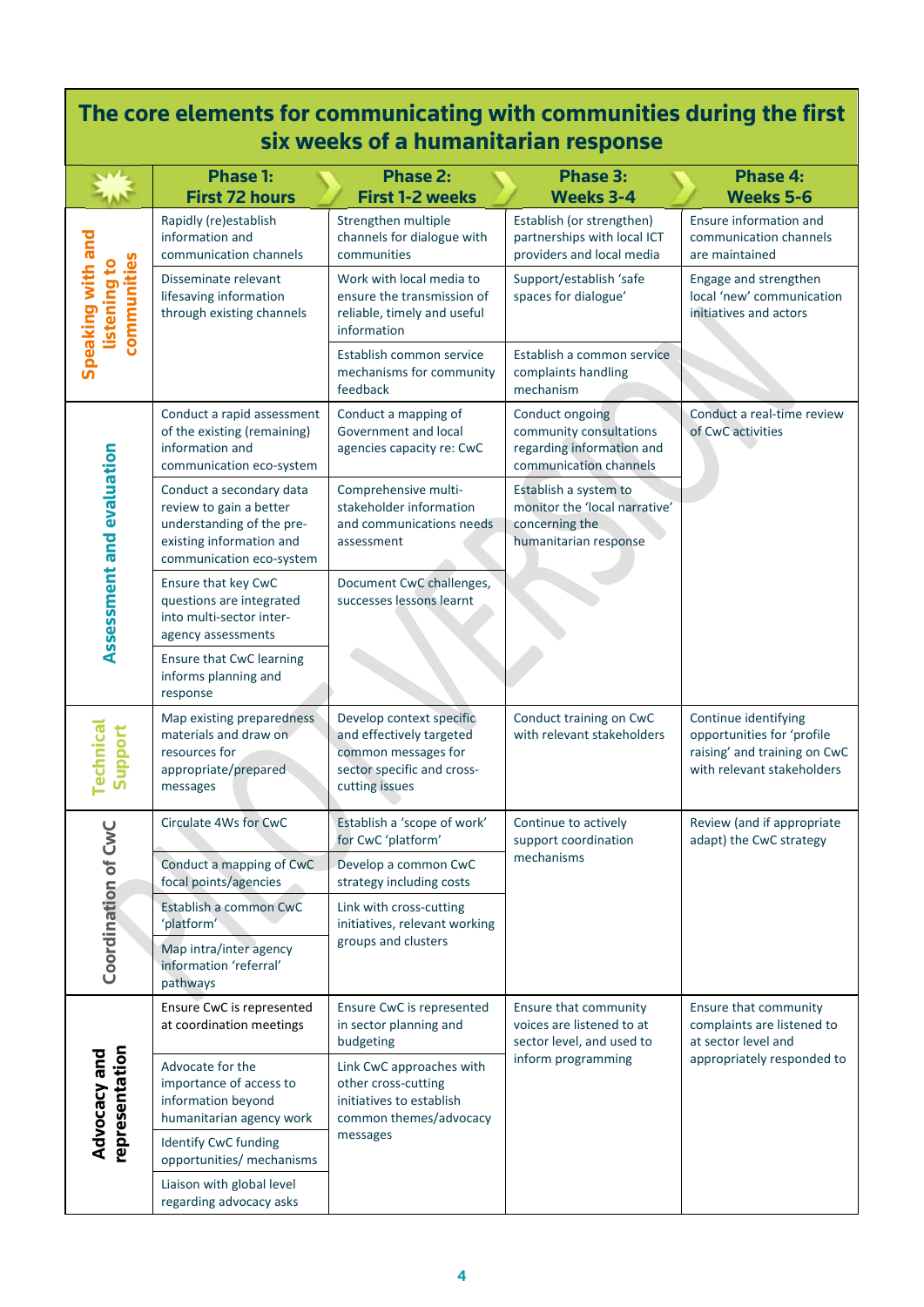## **Core CwC elements: guidance notes**

# **Phase 1: First 72 Hours**

#### **Speaking with and listening to communities**

- **Seek to rapidly establish information and communication channels** the feasibility of re‐establishing infrastructure/channels is context specific. Restoring connectivity and communication networks is a priority. This requires a holistic approach and during the first phase may include distributing wind‐up/battery radios, mobile phones and solar chargers as critical elements of non‐food item distributions. Pre‐positioned stock may be in place through preparedness planning processes. This should facilitate community-to-community communication as much as community‐to‐response actor communication.
- **Use the information made available through rapid assessments. Relevant information should be disseminated through existing (and rapidly re‐established) channels** – thisshould be useful, actionable 'News‐ You-Can-Use', for example this can include: information on how to treat water, immediately available healthcare services, planned distributions, updates on security situations and potential ongoing risks in relation to the crisis (aftershocks, flooding). Depending on the context, information channels may be through publicspeakers, radio stations, community outreach and SMS alerts.

#### **Assessment and evaluation**

- **Conduct a rapid assessment of the existing (remaining) information and communication eco‐system** this may be possible through agencies' field teams conducting rapid field assessments, through direct contact with media outlets and service providers, through the collation of anecdotal information or direct testing/observation. This will help rapidly determine which information and communication channels still exist/could be quickly restored.
- **Conduct a secondary data review to gain a better understanding of the pre‐existing information and communication eco-system** – this includes mapping what preparedness materials exist (messaging/tools/response plans). The level of information available will be dependent on the context, key resources may include a 'Media and Telecommunication Landscape Guide' which were originally developed by the infoasaid project and provide comprehensive and detailed information on the media and telecommunications landscape in a variety of countries.
- **Ensure that key CwC questions are integrated into multi‐sector inter‐agency assessments** (for example the MIRA). The ACAPS<sup>7</sup> and CDAC Network's Guidance on Assessing Information and Communication Needs facilitates the systematic inclusion of key CwC questions in rapid needs assessments.
- **Ensure that CwC learning informs planning and response** by quickly reviewing the available CwC case studies/evidence from similar contexts or previous emergencies key learning can be drawn upon and used to inform response planning.

#### **Technical Support**

 **Map existing preparedness materials and draw on resources for appropriate/prepared messages –** the CDAC Network Message Library<sup>8</sup>, a searchable database of messages that acts as a reference for those wanting to disseminate critical information to affected populations in an emergency is a key resource. Context specific messages may have been generated during preparedness planning and available in local languages.

#### **Coordination of CwC**

 **Circulate 4Ws for CwC –** this can be a simple matrix mapping which agencies have/are planning CwC activities and who are the key contact points. The frequency of how and when this will be updated needs to be established.

 <sup>7</sup> The Assessment Capacities Project

<sup>&</sup>lt;sup>8</sup> The Message Library was originally developed by the infoasaid project.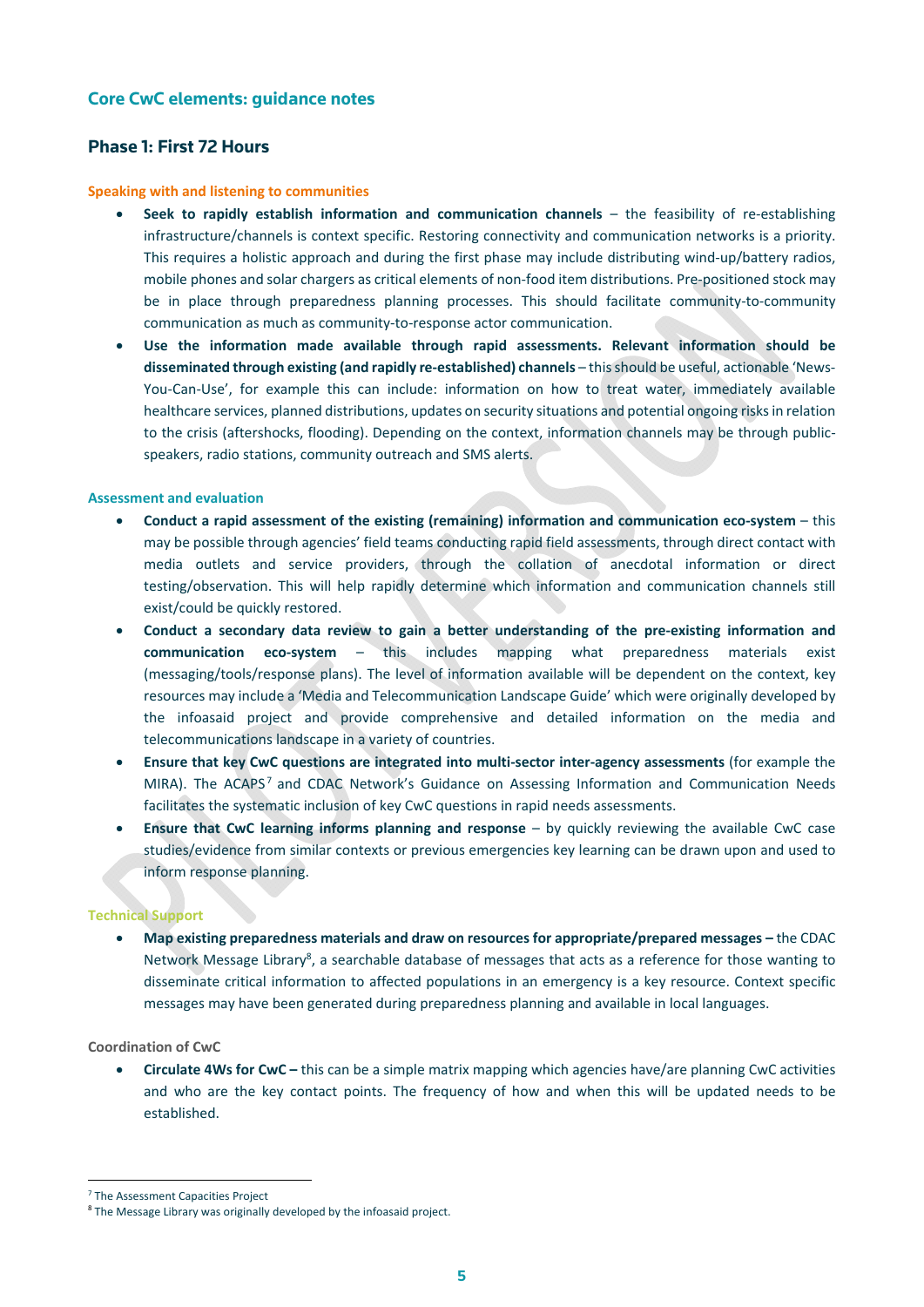- **Conduct a mapping of CwC focal points/agencies** (including CBOs, local Media, and the government) many agencies may have pre‐established contacts and some information may be available from secondary sources. If disaster preparedness planning has been conducted this process might have been started.
- **Establish a common CwC 'platform'** this is to determine how CwC coordination will be facilitated during the response; existing coordination mechanisms, resourcing, data and personnel security are all considerations that will need to be factored. Examples of common CwC platforms include information sharing portals or CwC working groups. A preferred platform may have been discussed during preparedness planning and/or previous responses. Working groups could include a diverse range of actors, including humanitarian responders, local government, local media, telecommunications companies and others.
- **Map intra/inter agency information 'referral' pathways –** thisis an importantstep for establishing information flows within the response – between sectors and working groups; this is critical for reducing duplication and confusion when communicating with communities, ensuring that dialogue is as effective as possible.

#### **Advocacy and representation**

- **Ensure CwC is addressed at coordination meetings** this will help ensure that needs assessment, response planning and resource allocation reflect that communication is a form of aid in its own right. Ask for CwC to be included as a standard item on meeting agendas and ensure that at least one regular attendee is a CwC advocate. Identify when key moments in the response happen which can be used for advocacy, e.g. MIRA, Humanitarian Needs Overview or Strategic Response Plan.
- **Advocate for the importance of access to information beyond describing humanitarian agency work** (for example the political and security situation, the weather, additional natural threats such as aftershocks, prevention of diseases that are common post-disaster).
- **Identify CwC funding opportunities/mechanisms –** it isimportant to ascertain which funding mechanisms may be available for resourcing common CwC services. This may have been conducted during preparedness planning; local funding sources should also be considered. DFID's Rapid Response Facility can provide funding within 72 hours once activated for pre-qualified partners. The UN - through the ERF - has previously funded common CwC services e.g. in Haiti.
- **Liaison with global level regarding advocacy asks –** providing a consistent, coordinated message to regional and global headquarters regarding the importance of CwC as well as CwC needs will help the common 'advocacy push'. Key CwC advocacy messages may have been created during preparedness planning.

## **Phase 2: First 1-2 Weeks**

#### **Speaking with and listening to communities**

- **Strengthen multiple channels for dialogue with communities** strengthen and diversify channels for dialogue with communities to increase reach and built trust – this may include re-establishing radio broadcasting, providing access to printing services, community theatre, and engaging local religious leaders. Preparedness planning may have pre‐identified appropriate channels and key stakeholders. The rise in mobile telephony, mobile internet access and social media use in emergencies continues to grow; however the reality of digital, age and gender divides should not be underestimated. It is important to consider the specific information needs and access to communication channels and digital literacy of women, children, the elderly, people living with disabilities and other potentially marginalised groups.
- **Work with local media outlets and/or independent journalists/citizen journalists to ensure the transmission of reliable, timely and useful information –** this includes working with key media outlets to improve their capacity to broadcast quality humanitarian reporting by better understanding relief operations, effectively liaising with aid agencies and managing/sharing audience feedback.
- **Establish common mechanisms for community feedback –** this should include the development of robust information sharing channels with communities. The response should adopt common (inter-agency) service vehicles for sharing information and collecting feedback, such as newsletters, radio shows, and hotlines. Information needs to be centrally channelled, analysed and managed.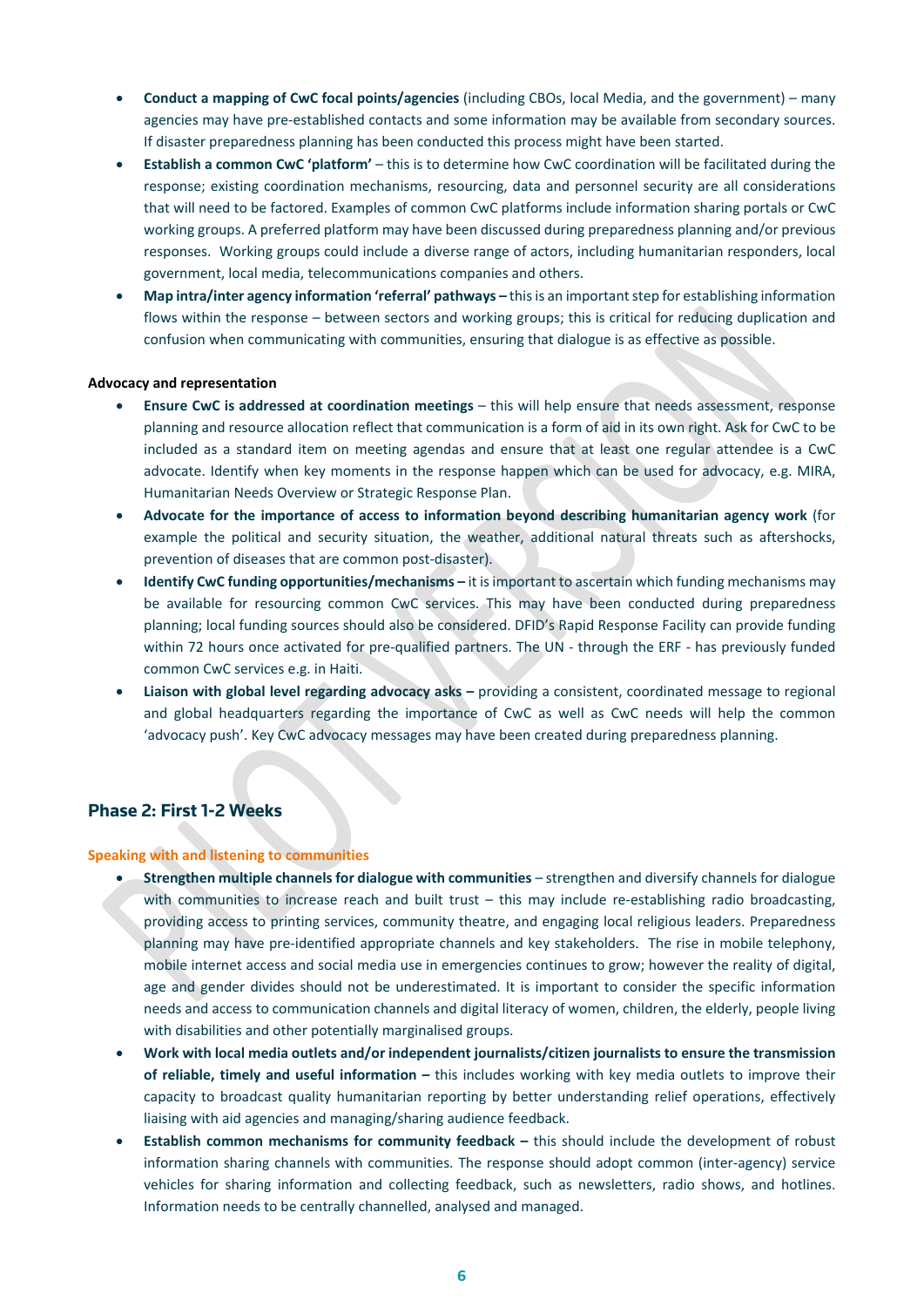#### **Assessment and evaluation**

- **Conduct a mapping of government and local agencies capacity re: CwC** emergencies offer a unique opportunity to create and build strong relations and partnerships across sectors with non‐traditional humanitarian actorssuch as media, local journalists or mobile companies; understanding the capacities of local actors is key to understanding how best to engage them in the response.
- **Comprehensive multi‐stakeholder information and communications needs assessment ‐**  just as more in depth needs assessments follow the rapid assessments, aid agencies and media development organisations need to partner to assess local information ecologies. Assessments should follow the principals of inclusivity and equity - starting with the collection of sex, age and ability disaggregated data.
- **•** Document CwC challenges, successes lessons learnt ongoing documentation will help contribute to the body of evidence and support advocacy, fundraising, planning and preparedness issues; it will also inform any response evaluation processes.

#### **Technical Support**

- **Develop context specific and effectively targeted common messages for sector‐specific and cross‐cutting issues** – as the context evolves, priority information needs will be highlighted. Sectors/clusters/working groups should be supported to develop common messages; with specific support for sensitive issues (non-refoulment, protection, gender, targeting of aid, etc.). In the design and delivery of messages the target audience should be engaged in order to ensure maximum uptake and utilisation.
- **Access additional CwC support as required** identify CwC capacity gaps and identify means to request additional support, including draw down on relevant rosters to avoid gaps in being able to deliver on the core CwC elements.

#### **Coordination of CwC**

- **Establish a scope of work for the CwC platform** depending on the chosen platform a scope of work should be established to improve coordination and effectiveness of the platform. Detail out roles, responsibilities, resourcing requirements and anticipated outcomes which are clearly linked to response planning. A scope of work may have been drafted during preparedness planning.
- **Develop a common CwC response plan, including costs –** based on all available data (primary and secondary) a common CwC response plan (based on a CwC strategy if one exists) covering immediate response and recovery should be developed. This should be needs based and draw on local capacities as well as response stakeholders' capacities; key objectives and actions should be clearly articulated. It is important to consider the different information and communication needs within the affected population (IDP, host, gender, disability, age, etc.). Again, potential strategies plans may have been discussed during preparedness planning.
- **Link with cross‐cutting initiatives, relevant working groups and clusters –** information sharing between initiatives, working groups and clusters will help facilitate the development of common CwC tools (including generic messages, complaints response mechanisms, etc.).

#### A**dvocacy and representation**

- **Ensure CwC is represented in sector planning and budgeting –** engaging in coordination mechanisms (e.g. cluster and working group meetings) and ensuring that response plans include CwC approaches is key at this stage in the response. This can include highlighting key CwC gaps in cluster meetings and the Humanitarian Needs Overviews, advocating for the inclusion of key CwC activities at sector level and advocating for a commitment from the Humanitarian County Team (or alternative leadership structure) to support CwC activities.
- **Link CwC approaches with other cross‐cutting initiatives to establish common themes/advocacy messages ‐**  by working closely with and in support of colleagues and initiatives on Accountability to Affected Populations<sup>9</sup> including a greater focus on gender, age and disability across the response, including CwC activities.

 <sup>9</sup> http://bit.ly/QBt3Ki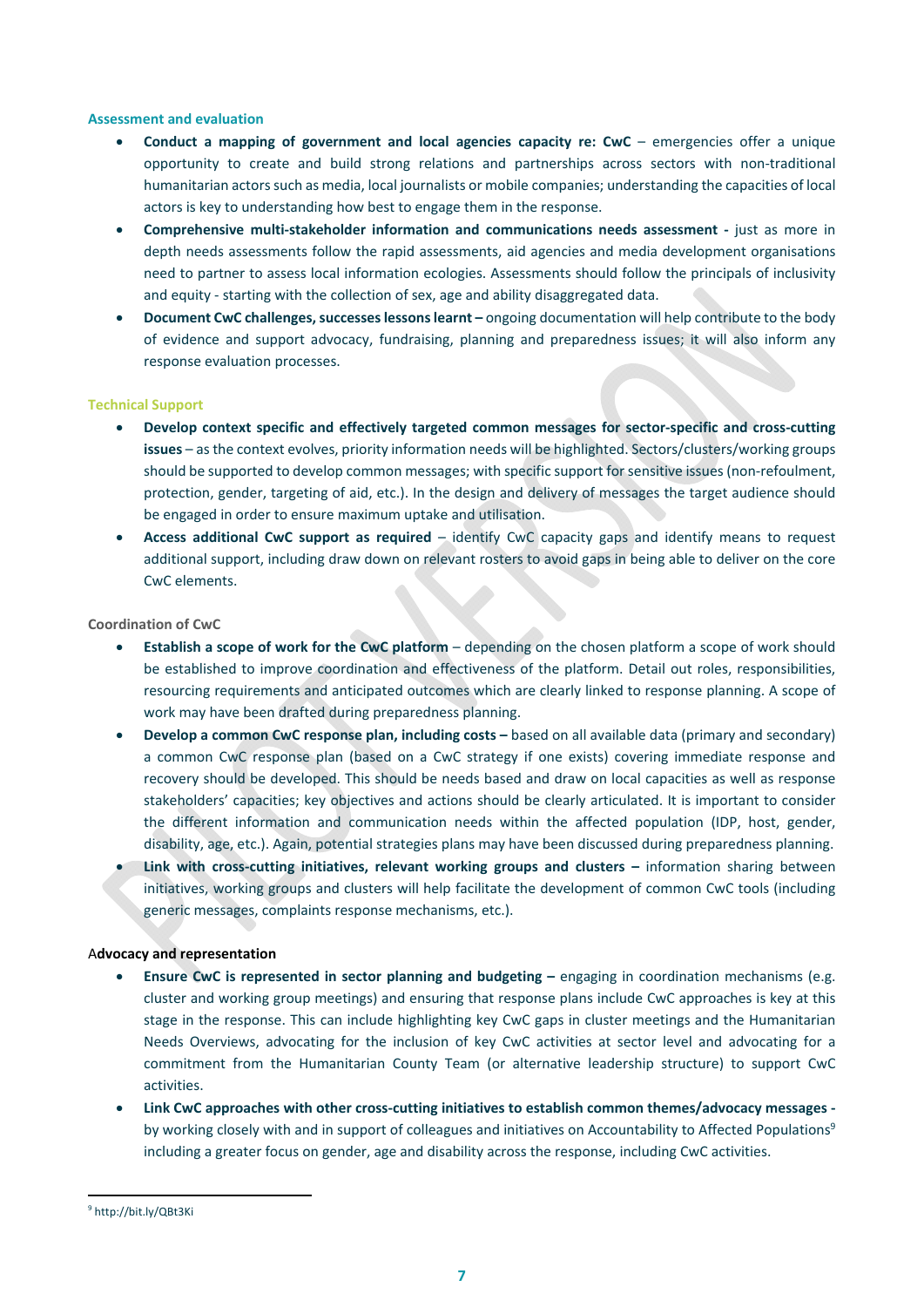## **Phase 3: Weeks 3-4**

#### **Speaking with and listening to communities**

- **Establish (orstrengthen) partnerships with local Information Technology and Communication (ITC) providers who can support CwC approaches –** these providers often have the capacity to reach people at scale, beyond those communities immediately receiving humanitarian assistance. In conflict-affected contexts this can facilitate communication with people in inaccessible/insecure areas and provide them with essential lifesaving information. When ascertaining if/how In ICT can support the response (from basic SMS feedback systems to mobile apps), the target audience need to be involved in the design of products and services to maximise impact and be able to adjust the new tools to the changing environment on the ground. The most successful use of ICT tends to build-upon a communities' existing ICT consumption. These partnerships may have been established prior to the onset of the emergency, through preparedness planning.
- **Support/establish 'safe spacesfor dialogue'** ‐ dialogue helps manage community expectations and reduce and mitigate potential for existing and new conflicts; creating physical and media spacesfor dialogue and exchange can be key to avoiding polarisation, victimization and politicisation of certain situations. Monitoring those narratives, and establishing how to counter them as necessary will be essential. Examples of media spaces include local radio stations or Facebook – spaces which have established relationships with the local population and provide trusted independent information, and a space for debate.
- **Establish common complaints handling mechanism –** the community feedback mechanism needs to include channels for secure complaints referral, including serious protection and child safeguarding complaints. In consultation with the relevant sectors rigorous protocols (including roles and responsibilities) should be established. Inter‐agency mutual accountability must ensure that complaints are referred to a relevant party when they do not fall within the scope of the organisation who has received the complaint.

#### **Assessment and evaluation**

- **Conduct ongoing community consultations regarding information and communication channels (including trusted sources and preferred channels) –** it is important that CwC activities are assessed for their relevance and effectiveness on an ongoing basis. Understanding if, and how, communities engage with different channels of communication post‐emergency is key; new channels may become available, communities perceptions regarding trusted sources may change and information needs will evolve.
- **Establish a system to monitor the 'local narrative' concerning the humanitarian response –** how the local/global media (including social media) reports on the response may impact local perceptions and mitigate/fuel rumour. Analysing the media story and changing local perceptions regarding the response is a critical way to track trends and pre‐empt dissatisfaction/concerns which could hinder the response (in terms of access/security, etc.). In some contexts 'proxy‐indicators' for monitoring community perception have been established, and alternative is to include 'community satisfaction' questions in regular monitoring activities.

#### **Technical Support**

 **Conduct training on CwC with relevant stakeholders** – consider conducting a dedicated CwC workshop for local NGOs/INGOs; where relevant tailor training to cover specific topics/sensitive issues.

#### **Coordination of CwC**

**Continue to actively support coordination mechanisms**to enable complaints handling and effective feedback.

#### **Advocacy and representation**

 **Ensure that community voices are listened to atsectorlevel and used to inform programming –** it isimportant that feedback from the community is channelled back to the humanitarian response and, when appropriate, planning is adapted in response. Examples can include changes to programming activities (distribution timings/type), re-prioritisation of services and the identification and inclusion of specific/marginalised groups.